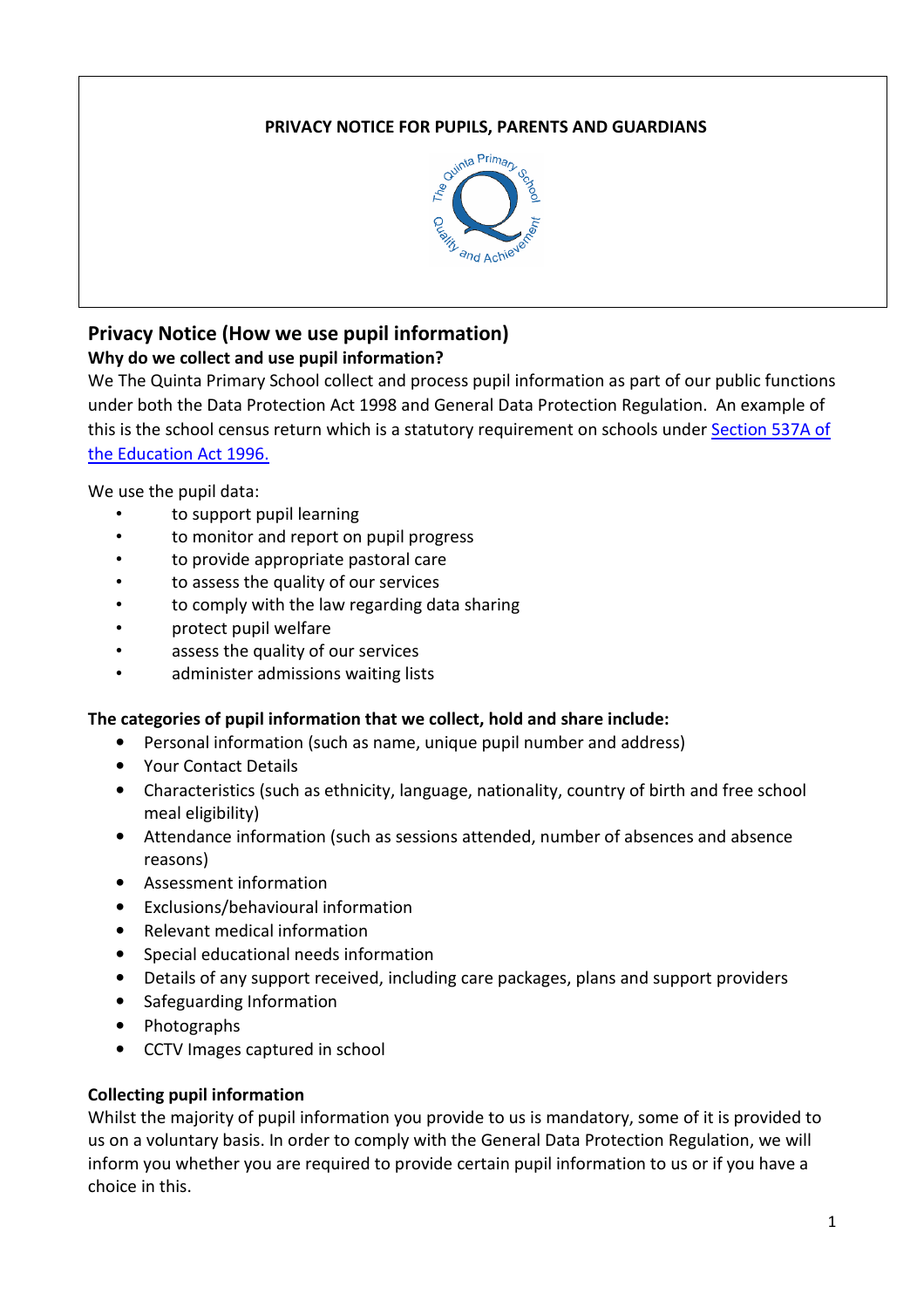## Storing pupil data

We will keep personal information about you while you are a pupil at our school. We may also keep if after you have left the school, where we are required by law.

#### How will my information be stored?

We have a record retention schedule/record management policy. This policy is available upon request from the school office.

#### Who do we share pupil information with?

We routinely share pupil information with:

- schools that the pupils attend after leaving us
- our local authority
- the Department for Education (DfE)

Where this is legally required, or necessary for another reason allowed under data protection law, we may share personal information about you with:

- Your Family and Representatives
- Ofsted
- Independent Schools Inspectorate
- School Nurse, NHS
- Health and Social Welfare Organisations
- Professional Advisers and Consultants
- Police Forces, Courts, Tribunals
- Professional Bodies

#### Why we share pupil information

We do not share information about our pupils with anyone without consent unless the law allows us to do so.

We share pupils' data with the Department for Education (DfE) on a statutory basis. This data sharing underpins school funding and educational attainment policy and monitoring.

We are required to share information about our pupils with the (DfE) under regulation 5 of The Education (Information About Individual Pupils) (England) Regulations 2013.

#### Data collection requirements:

To find out more about the data collection requirements placed on us by the Department for Education (for example; via the school census) go to https://www.gov.uk/education/datacollection-and-censuses-for-schools.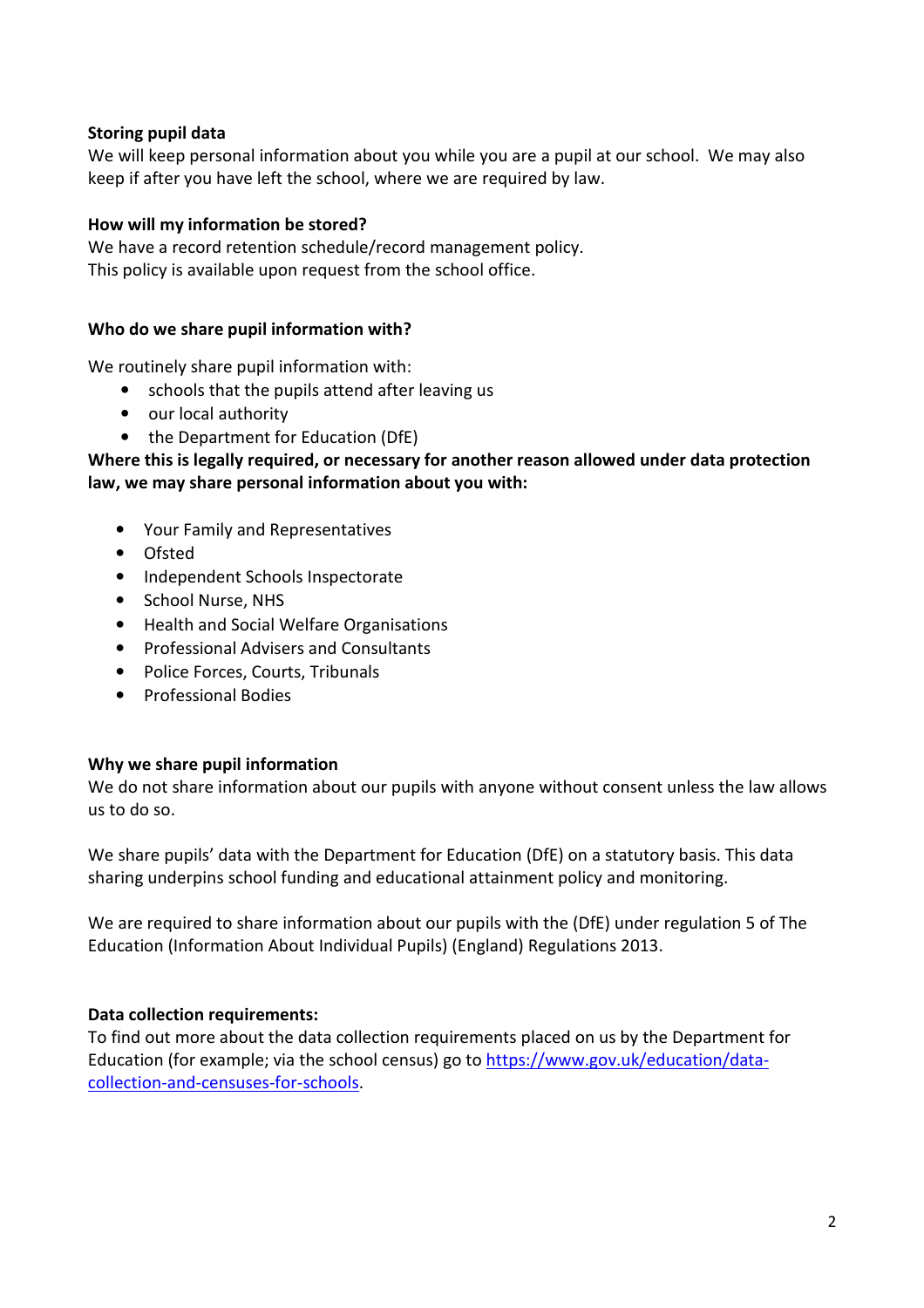## The National Pupil Database (NPD)

The NPD is owned and managed by the Department for Education and contains information about pupils in schools in England. It provides invaluable evidence on educational performance to inform independent research, as well as studies commissioned by the Department. It is held in electronic format for statistical purposes. This information is securely collected from a range of sources including schools, local authorities and awarding bodies.

We are required by law, to provide information about our pupils to the DfE as part of statutory data collections such as the school census and early years' census. Some of this information is then stored in the NPD. The law that allows this is the Education (Information About Individual Pupils) (England) Regulations 2013.

To find out more about the pupil information we share with the department, for the purpose of data collections, go to https://www.gov.uk/education/data-collection-and-censuses-for-schools.

To find out more about the NPD, go to https://www.gov.uk/government/publications/nationalpupil-database-user-guide-and-supporting-information.

The department may share information about our pupils from the NPD with third parties who promote the education or well-being of children in England by:

- conducting research or analysis
- producing statistics
- providing information, advice or guidance

The Department has robust processes in place to ensure the confidentiality of our data is maintained and there are stringent controls in place regarding access and use of the data. Decisions on whether DfE releases data to third parties are subject to a strict approval process and based on a detailed assessment of:

- who is requesting the data
- the purpose for which it is required
- the level and sensitivity of data requested:
- the arrangements in place to store and handle the data

To be granted access to pupil information, organisations must comply with strict terms and conditions covering the confidentiality and handling of the data, security arrangements and retention and use of the data in compliance with the GDPR.

For more information about the department's data sharing process, please visit: https://www.gov.uk/data-protection-how-we-collect-and-share-research-data

For information about which organisations the department has provided pupil information, (and for which project), please visit the following website: https://www.gov.uk/government/publications/national-pupil-database-requests-received

To contact DfE: https://www.gov.uk/contact-dfe